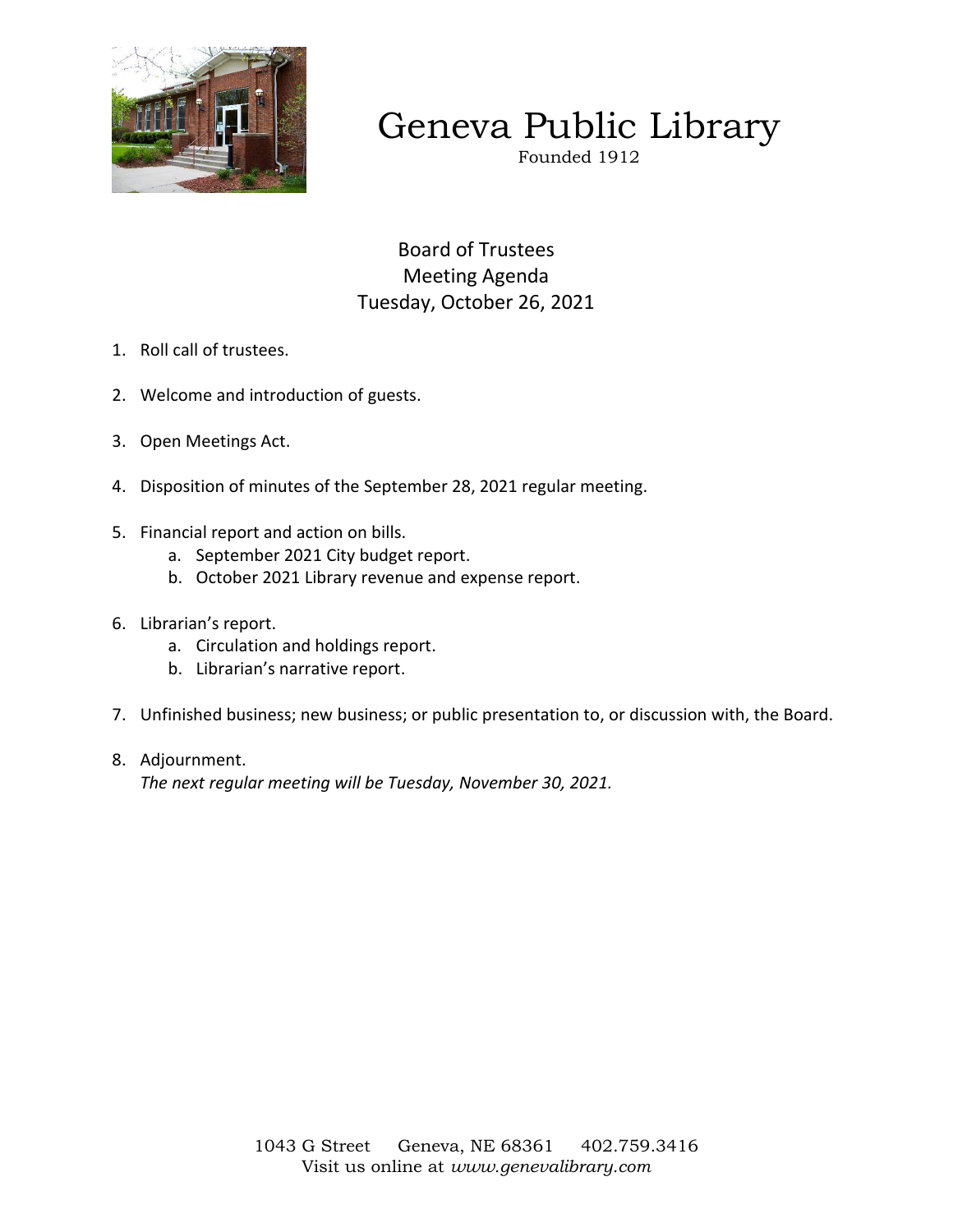# Geneva Public Library **Board of Trustees Meeting**  Tuesday, September 28, 2021

The Geneva Public Library Board of Trustees met in open session at 5:30 p.m. in the Library's Small Meeting Room, abiding by the Nebraska Open Meeting Laws. The meeting was preceded by the advanced notice thereof at three locations, being the three banks in Geneva.

The meeting was called to order by Deb Novak, President. Other members in attendance answering the roll call were: Debbie Bullock, Karen Schotsch, Sally Miller and Brandon Thompson. Sarah Johnson, Librarian, was also in attendance.

The minutes of the August 31, 2021 Board meeting had been sent to members via email and were approved by the Board after a motion to accept was made by Bullock and seconded by Miller. All Board members voted to approve.

The August bills were reviewed. Thompson made a motion to pay the bills and Miller seconded. All Board members voted to approve.

Sarah Johnson presented the Librarian's Report. Sarah reported that there is no more room for cake pans and that the Librarians are considering conducting cake-decorating classes.

Our OverDrive numbers may decrease now that Exeter and Shickley are now also offering OverDrive to their patrons. Many of their patrons came to the Geneva Library to use the computers and they will no longer need to do so.

The September 16 cactus workshop was a great success. There was discussion on updating security cameras -- this is still being investigated.

Monies from the American Rescue Plan Act (COVID relief) are available for the library to use. Some suggestions were a Glowforge laser engraving machine, button maker, aquarium, outdoor movie screen, etc. The Nebraska Library Commission is strongly encouraging libraries to apply for a Library Improvement Grant and a Youth Grant for Excellence, which is also using American Rescue Plan Act funds. Sarah is putting those grant applications together, due October 7.

The library staff is scheduled to provide volunteers for the Saturday, October 23 movie at the Rialto II Theater. Sarah, Molly, and Cherie will be working but two more slots need to be filled. Library Board members were asked if anyone wanted to help.

The meeting was adjourned at 6:30 p.m. The next regular Board of Trustees meeting will be Tuesday, October 26, 2021.

Submitted by Karen Schotsch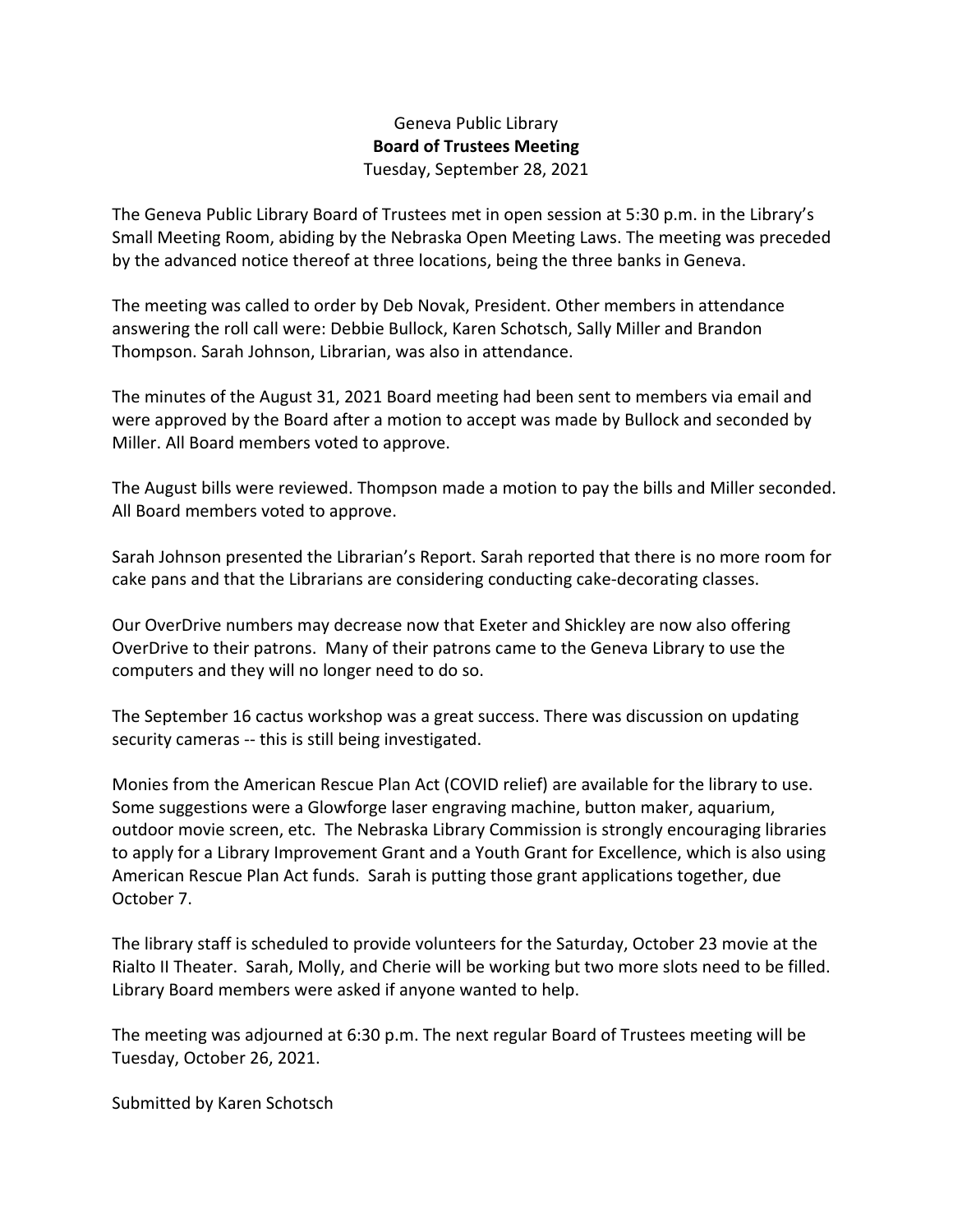### Fri Oct 1, 2021 4:27 PM **REVENUE & EXPENSE REPORT** Page 1 **CALENDAR 9/2021, FISCAL 12/2020**

**PCT OF FISCAL YTD 100.0%** 

| <b>ACCOUNT NUMBER</b> | ACCOUNT TITLE                  | <b>MTD</b><br><b>BALANCE</b> | <b>YTD</b><br><b>BALANCE</b> | <b>BUDGET</b>             | <b>DIFFERENCE</b>          |
|-----------------------|--------------------------------|------------------------------|------------------------------|---------------------------|----------------------------|
|                       |                                | LIBRARY DEPARTMENT           |                              |                           |                            |
| 01.44.4000            | PROPERTY TAX                   | .00                          | .00                          | .00                       | $.00$                      |
| 01.44.4102            | GRANT                          | .00                          | 35, 107.52                   | .00.                      | 35, 107.52-                |
| 01.44.4103            | LIBRARY MEMORIAL REVENUE       | 250.00                       | 420.00                       | .00.                      | 420.00-                    |
| 01.44.4206            | STATE AID                      | .00                          | 1,182.00-                    | 1,100.00                  | 2,282.00                   |
| 01.44.4313            | IN-LIEU-OF-TAX                 | .00                          | .00                          | .00                       | .00                        |
| 01.44.4317            | 5% GROSS TAX                   | .00.                         | .00                          | .00                       | .00                        |
|                       |                                |                              |                              |                           |                            |
| 01.44.4400            | FEES                           | 191.35                       | 2,594.62                     | 4,000.00                  | 1,405.38                   |
| 01.44.4450            | DONATIONS                      | 231.96                       | 2,634.88                     | 5,000.00                  | 2,365.12                   |
| 01.44.4550            | MISCELLANEOUS                  | .00                          | .00.                         | .00.                      | .00                        |
| 01.44.4650            | SECRET GARDENER REFUND         | .00                          | 2,407.05                     | 2,500.00                  | 92.95                      |
| 01.44.4800            | TRANSFER IN                    | .00.                         | .00.                         | .00.                      | .00                        |
| 01.44.4900            | BEGINNING CASH BAL-EST.        | .00                          | .00                          | .00                       | .00                        |
|                       | TOTAL REVENUE                  | 673.31                       | 41,982.07                    | 12,600.00                 | 29,382.07-                 |
|                       | LIBRARY TOTAL                  | ============<br>673.31       | ============<br>41,982.07    | ============<br>12,600.00 | ============<br>29,382.07- |
|                       |                                |                              |                              |                           |                            |
| 01.44.5000            | SALARIES-LIBRARY               | 7,005.43                     | 98,466.66                    | 99,500.00                 | 1,033.34                   |
| 01.44.5001            | FICA EXPENSE-LIBRARY           | 504.04                       | 7,157.44                     | 7,000.00                  | 157.44-                    |
| 01.44.5002            | RETIREMENT-LIBRARY             | 535.84                       | 6,410.46                     | 9,000.00                  | 2,589.54                   |
| 01.44.5005            | TRAINING & CONFERENCES         | .00.                         | 515.00                       | 1,000.00                  | 485.00                     |
| 01.44.5008            | EMP HEALTH INS LIBRARY         | 1,408.50                     | 16,469.88                    | 20,000.00                 | 3,530.12                   |
| 01.44.5101            | OTHER LABOR                    | .00.                         | 220.00                       | 150.00                    | 70.00-                     |
| 01.44.5102            | CLEANING SUPPLIES              | .00                          | 875.66                       | 1,000.00                  | 124.34                     |
| 01.44.5103            | CLEANING CONTRACT              | .00                          | .00                          | .00                       | .00                        |
| 01.44.5112            | <b>GRANT EXPENSE</b>           | .00                          | 35, 107.52                   | .00                       | 35, 107.52-                |
| 01.44.5120            | PUBLISHING                     | .00                          | 369.00                       | 200.00                    | 169.00-                    |
| 01.44.5200            | UTILITIES ELECTRIC             | 637.50                       | 4,871.46                     | 5,500.00                  | 628.54                     |
| 01.44.5201            | UTILITIES GAS                  | 29.86                        | 2,099.01                     | 2,000.00                  | $99.01 -$                  |
| 01.44.5202            | UTILITIES PHONE                | 131.09                       | 1,564.20                     | 1,500.00                  | $64.20 -$                  |
| 01.44.5203            | UTILITIES GARBAGE              | 16.00                        | 192.00                       | 200.00                    | 8.00                       |
| 01.44.5205            | UTILITIES INTERNET             | 56.00                        | 672.00                       | 700.00                    | 28.00                      |
| 01.44.5226            | REPAIR-MAINT BLDG&STRUCTUR     | 3,287.59                     | 7,036.96                     | 20,000.00                 | 12,963.04                  |
| 01.44.5227            | REPAIR-MAINT EQUIPMENT         | .00                          | .00.                         | .00                       | .00                        |
| 01.44.5230            | MAINT. AGREEMENT ELEV & SPRINK | .00                          | 1,554.20                     | 2,000.00                  | 445.80                     |
| 01.44.5232            | COMPUTER MAINT AGREEMENT       | 138.40                       | 3,065.73                     | 3,000.00                  | $65.73-$                   |
| 01.44.5241            | POSTAGE                        |                              | $10.52 -$                    | .00                       | 10.52                      |
|                       |                                | .00                          |                              |                           | 191.84                     |
| 01.44.5242            | SECRET GARDEN                  | .00                          | 1,808.16                     | 2,000.00                  |                            |
| 01.44.5250            | MISCELLANEOUS                  | .00                          | 419.86                       | 1,000.00                  | 580.14                     |
| 01.44.5251            | MEMORIAL DONATIONS             | .00                          | .00                          | .00                       | .00                        |
| 01.44.5253            | <b>REFUND</b>                  | .00                          | .00                          | .00                       | .00                        |
| 01.44.5500            | SUPPLIES                       | 102.70                       | 1,373.64                     | 2,000.00                  | 626.36                     |
| 01.44.5501            | OFFICE SUPPLIES                | 380.03                       | 2,778.08                     | 3,000.00                  | 221.92                     |
| 01.44.5504            | SUPPLIES BOOKS                 | 742.41                       | 19,032.64                    | 14,000.00                 | $5,032.64-$                |
| 01.44.5505            | PROGRAMMING                    | 193.74                       | 1,348.26                     | 2,000.00                  | 651.74                     |
| 01.44.5506            | SUPPLIES (NONPRINT)            | 58.91                        | 1,102.42                     | 2,500.00                  | 1,397.58                   |
| 01.44.5507            | FEES                           | .00                          | .00.                         | .00                       | .00                        |
| 01.44.5601            | CAPITAL OUTLAY LAND            | .00                          | .00                          | .00                       | .00                        |
| 01.44.5602            | CAPITAL OUTLAY BUILDINGS       | .00                          | .00                          | .00                       | .00                        |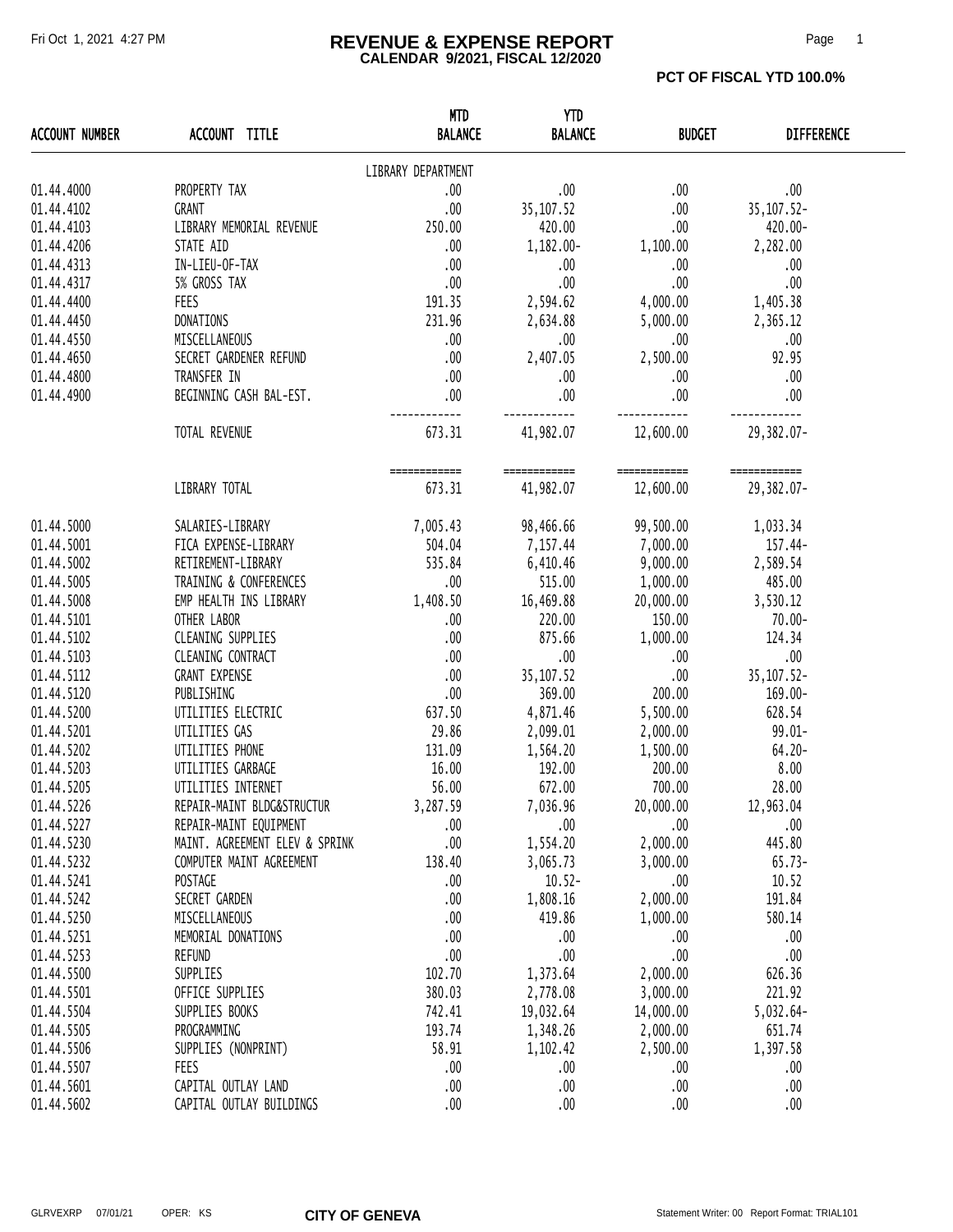### Fri Oct 1, 2021 4:27 PM **REVENUE & EXPENSE REPORT** Page 2 **CALENDAR 9/2021, FISCAL 12/2020**

#### **PCT OF FISCAL YTD 100.0%**

| <b>ACCOUNT NUMBER</b>    | ACCOUNT TITLE                            | <b>MTD</b><br><b>BALANCE</b>               | YTD<br><b>BALANCE</b>                        | BUDGET                                                  | <b>DIFFERENCE</b>                            |  |
|--------------------------|------------------------------------------|--------------------------------------------|----------------------------------------------|---------------------------------------------------------|----------------------------------------------|--|
| 01.44.5603<br>01.44.5900 | CAPITAL OUTLAY EQUIPMENT<br>TRANSFER OUT | .00<br>.00                                 | .00<br>.00                                   | 7,000.00<br>.00                                         | 7,000.00<br>.00                              |  |
|                          | TOTAL EXPENSES                           | 15,228.04                                  | 214,499.72                                   | 206,250.00                                              | 8,249.72-                                    |  |
|                          | LIBRARY TOTAL                            | ============<br>15,228.04                  | ============<br>214,499.72                   | -------------<br>==========<br>206,250.00               | ============<br>8,249.72-                    |  |
|                          | <b>GENERAL FUND TOTAL</b>                | ============<br>14,554.73-<br>============ | ============<br>172, 517.65-<br>============ | ------------<br>193,650.00-<br>__________<br>---------- | ------------<br>21, 132. 35-<br>============ |  |
|                          | Report Total                             | 14,554.73-                                 | 172,517.65-                                  | 193,650.00-                                             | 21, 132. 35-                                 |  |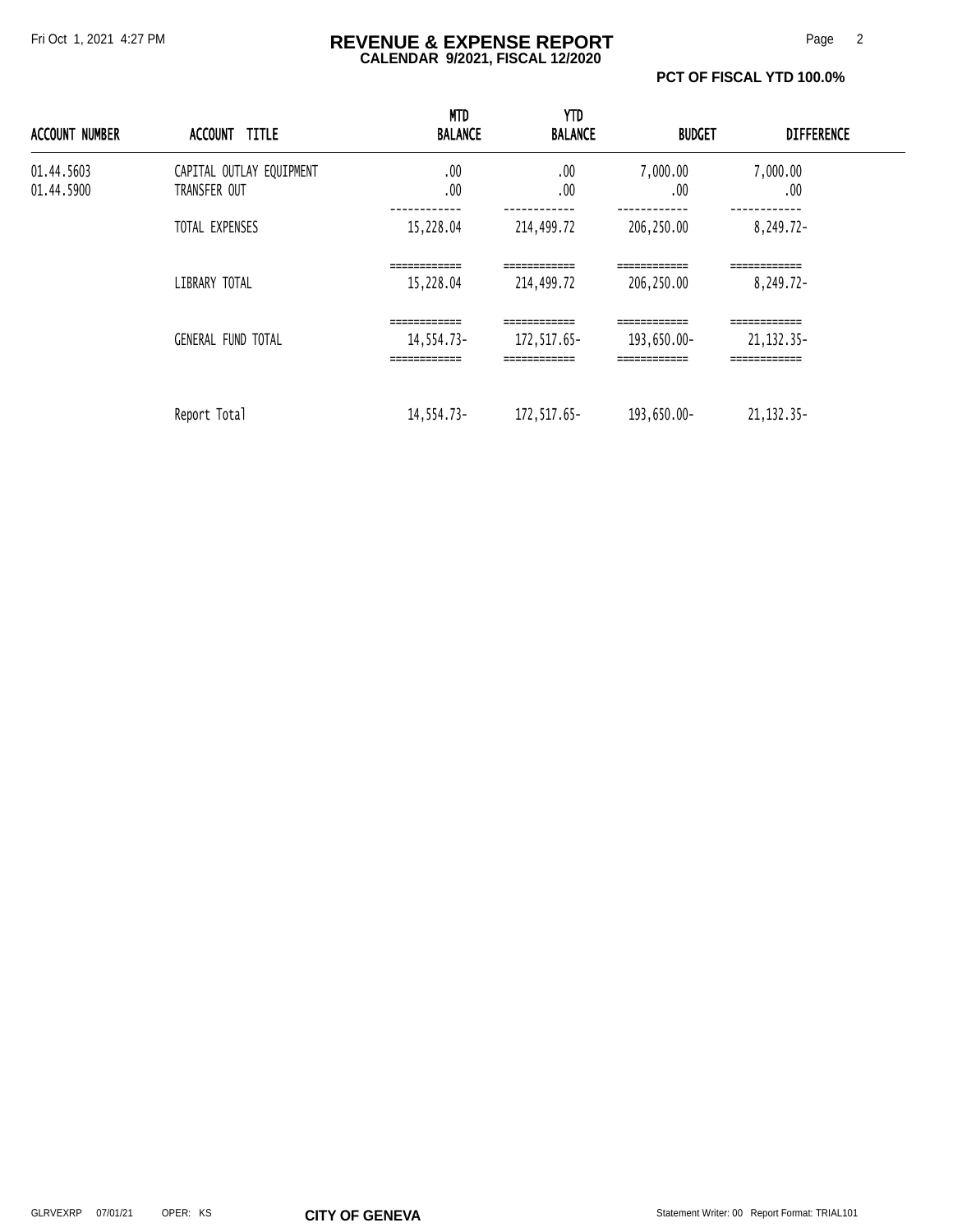### Fri Oct 1, 2021 4:33 PM **GENERAL LEDGER HISTORY REPORT** Page 1  **FROM 9/2021 TO 9/2021**

|                                                              | <b>ACCOUNT NUMBER</b>                                                                                                                                         |               | JOURNAL DATE PERIOD ACCT NO | JOB/PO ACCOUNT TITLE<br><b>NAME</b>                                                                                          | INVOICE NO |                                          | (FISCAL 12/2020 TO 12/2020)<br><b>CHECK NO REFERENCE</b>                                                                                                                     | <b>DEBITS</b>                    | <b>CREDITS</b>                                                                          | NET CHANGE<br><b>ENDING BAL</b> |
|--------------------------------------------------------------|---------------------------------------------------------------------------------------------------------------------------------------------------------------|---------------|-----------------------------|------------------------------------------------------------------------------------------------------------------------------|------------|------------------------------------------|------------------------------------------------------------------------------------------------------------------------------------------------------------------------------|----------------------------------|-----------------------------------------------------------------------------------------|---------------------------------|
| 01.44.4103                                                   | RM8880 9/02/21 12/20                                                                                                                                          |               |                             | LIBRARY MEMORIAL REVENUE<br>LIB MEMORIAL                                                                                     |            | <b>BUDGET</b><br>ENCUMBERED              | MEMORIAL REVENU<br>.00<br>.00                                                                                                                                                |                                  | 170.00<br>250.00                                                                        |                                 |
|                                                              |                                                                                                                                                               |               |                             |                                                                                                                              |            | AVAILABLE                                | 420.00-                                                                                                                                                                      | .00.                             | 250.00                                                                                  | 420.00                          |
| 01.44.4400<br>RM8880<br>RM8899<br>RM8899<br>RM8899<br>RM8899 | RM8880 9/02/21 12/20<br>RM8880 9/02/21 12/20<br>9/02/21 12/20<br>$9/16/21$ 12/20<br>9/16/21 12/20<br>9/16/21 12/20<br>$9/16/21$ 12/20<br>RM8899 9/16/21 12/20 |               | <b>FEES</b>                 | LIBRARY FEES<br>LIBRARY FEES<br>LIBRARY FEES<br>LIBRARY FEES<br>LIBRARY FEES<br>LIBRARY FEES<br>LIBRARY FEES<br>LIBRARY FEES |            | BUDGET<br>ENCUMBERED<br>AVAILABLE        | FAXING FEES<br>LAMINATING FEES<br>OVER DUES FINES<br>FAXING FEES<br>VINYL OR 3D PRI<br>OVERDUE FINE, I<br>NEW NONRESIDENT<br>RENEWAL NONRESI<br>4,000.00<br>.00.<br>1,405.38 | .00                              | 2,403.27<br>1.00<br>1.00<br>90.00<br>7.00<br>19.80<br>32.55<br>20.00<br>20.00<br>191.35 | 2,594.62                        |
| 01.44.4450                                                   | RM8880 9/02/21 12/20<br>RM8899 9/16/21 12/20<br>RM8899 9/16/21 12/20<br>RM8913 9/24/21 12/20                                                                  |               | DONATIONS                   | LIBR DONATIONS<br>LIBR DONATIONS<br>LIBR DONATIONS<br>LIBR DONATIONS                                                         |            | <b>BUDGET</b><br>ENCUMBERED<br>AVAILABLE | GENERAL DONATIO<br>GENERAL DONATIO<br>MEETING ROOM DO<br>SECRET GARDEN M<br>5,000.00<br>.00.<br>2,365.12                                                                     | .00.                             | 2,402.92<br>28.71<br>33.25<br>100.00<br>70.00<br>231.96                                 | 2,634.88                        |
|                                                              |                                                                                                                                                               | REPORT TOTALS |                             |                                                                                                                              |            |                                          |                                                                                                                                                                              | ================================ |                                                                                         |                                 |

TOTAL DEBITS / CREDITS 673.31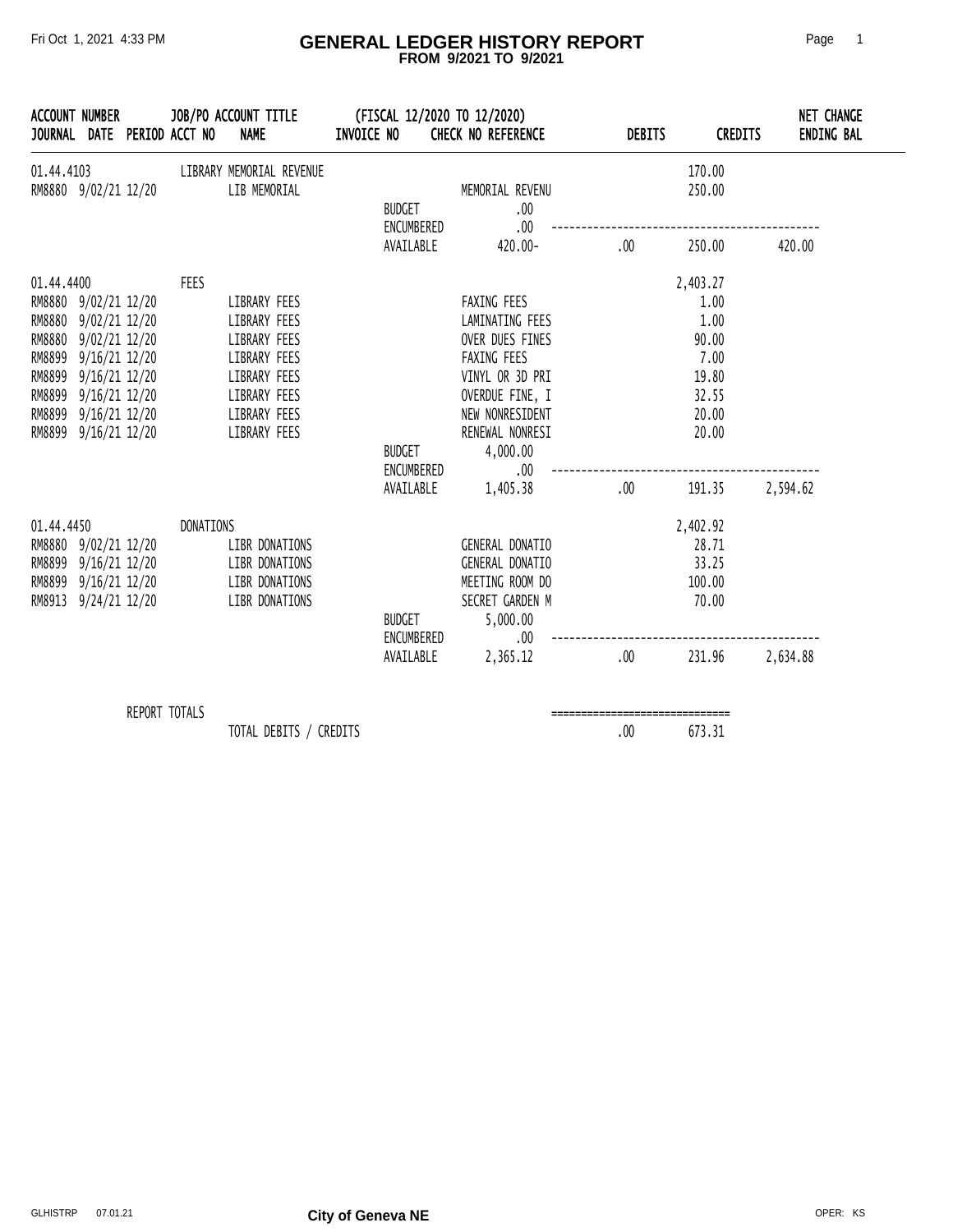### Fri Oct 1, 2021 4:30 PM **GENERAL LEDGER HISTORY REPORT** Page 1  **FROM 9/2021 TO 9/2021**

| <b>ACCOUNT NUMBER</b>                                      |  | JOB/PO ACCOUNT TITLE<br>JOURNAL DATE PERIOD ACCT NO<br><b>NAME</b>          | INVOICE NO |                                                  | (FISCAL 12/2020 TO 12/2020)<br>CHECK NO REFERENCE           | <b>DEBITS</b>                     | <b>CREDITS</b> |              | <b>NET CHANGE</b><br>ENDING BAL |
|------------------------------------------------------------|--|-----------------------------------------------------------------------------|------------|--------------------------------------------------|-------------------------------------------------------------|-----------------------------------|----------------|--------------|---------------------------------|
| 01.44.5000<br>PR3538 9/07/21 12/20<br>PR3543 9/20/21 12/20 |  | SALARIES-LIBRARY                                                            |            | <b>BUDGET</b><br>ENCUMBERED                      | PR DT: 9/04/21<br>PR DT: 9/18/21<br>99,500.00<br>.00.       | 91,461.23<br>3,588.92<br>3,416.51 |                |              |                                 |
|                                                            |  |                                                                             |            | AVAILABLE                                        | 1,033.34                                                    | 7,005.43                          | .00            | 98,466.66    |                                 |
| 01.44.5001<br>PR3538 9/07/21 12/20<br>PR3543 9/20/21 12/20 |  | FICA EXPENSE-LIBRARY                                                        |            | <b>BUDGET</b><br>ENCUMBERED                      | PR DT: 9/04/21<br>PR DT: 9/18/21<br>7,000.00<br>.00.        | 6,653.40<br>258.61<br>245.43      |                |              |                                 |
|                                                            |  |                                                                             |            | AVAILABLE                                        | 157.44-                                                     | 504.04                            | .00            | 7,157.44     |                                 |
| 01.44.5002<br>AP5172 9/21/21 12/20<br>AP5172 9/21/21 12/20 |  | RETIREMENT-LIBRARY<br>152 AIG<br>3078 AMERITAS                              | 144<br>73  | 7<br>$\mathbf{2}$<br><b>BUDGET</b><br>ENCUMBERED | LIBRARY RETIREM<br>43887 LIBRARY RETIREM<br>9,000.00<br>.00 | 5,874.62<br>162.56<br>373.28      |                |              |                                 |
|                                                            |  |                                                                             |            | AVAILABLE                                        | 2,589.54                                                    | 535.84                            | .00            | 6,410.46     |                                 |
| 01.44.5008<br>AP5172 9/21/21 12/20                         |  | EMP HEALTH INS LIBRARY<br>2663 BLUE CROSS BLU 15                            |            | <b>BUDGET</b>                                    | 6 43896 LIBRARY CITY CO<br>20,000.00                        | 15,061.38<br>1,408.50             |                |              |                                 |
|                                                            |  |                                                                             |            | ENCUMBERED<br>AVAILABLE                          | .00.<br>3,530.12                                            | 1,408.50                          | .00            | 16,469.88    |                                 |
| 01.44.5200<br>AP5172 9/21/21 12/20                         |  | UTILITIES ELECTRIC<br>1408 NEBRASKA PUBLI 147                               |            | 18<br><b>BUDGET</b><br>ENCUMBERED                | 43953 1043 G STREET L<br>5,500.00<br>.00.                   | 4,233.96<br>637.50                |                |              |                                 |
|                                                            |  |                                                                             |            | AVAILABLE                                        | 628.54                                                      | 637.50                            | .00            | 4,871.46     |                                 |
| 01.44.5201                                                 |  | UTILITIES GAS<br>AP5172 9/21/21 12/20 208 BLACK HILLS EN 140                |            | 11<br><b>BUDGET</b>                              | 43895 LIBRARY 7729-94<br>2,000.00                           | 2,069.15<br>29.86                 |                |              |                                 |
|                                                            |  |                                                                             |            | ENCUMBERED<br>AVAILABLE                          | .00.<br>99.01-                                              | 29.86                             |                | .00 2.099.01 |                                 |
|                                                            |  | 01.44.5202 UTILITIES PHONE<br>AP5172 9/21/21 12/20 2380 WINDSTREAM          | 177        | <b>BUDGET</b>                                    | 9 43972 LIBRARY PHONE<br>1,500.00                           | 1,433.11<br>131.09                |                |              |                                 |
|                                                            |  |                                                                             |            | ENCUMBERED<br>AVAILABLE                          | .00<br>$64.20 -$                                            | 131.09                            |                | .00 1,564.20 |                                 |
|                                                            |  | 01.44.5203 UTILITIES GARBAGE<br>AP5172 9/21/21 12/20 280 BURTON ENTERPR 102 |            | <b>BUDGET</b>                                    | 6 43898 LIBRARY GARBAGE<br>200.00                           | 176.00<br>16.00                   |                |              |                                 |
|                                                            |  |                                                                             |            | ENCUMBERED<br>AVAILABLE                          | .00<br>8.00                                                 | 16.00                             | .00.           | 192.00       |                                 |
| 01.44.5205                                                 |  | UTILITIES INTERNET<br>AP5172 9/21/21 12/20 761 GENEVA BROADBA 263           |            | $4 \quad$                                        | 43923 LIBRARY INTERNE                                       | 616.00<br>56.00                   |                |              |                                 |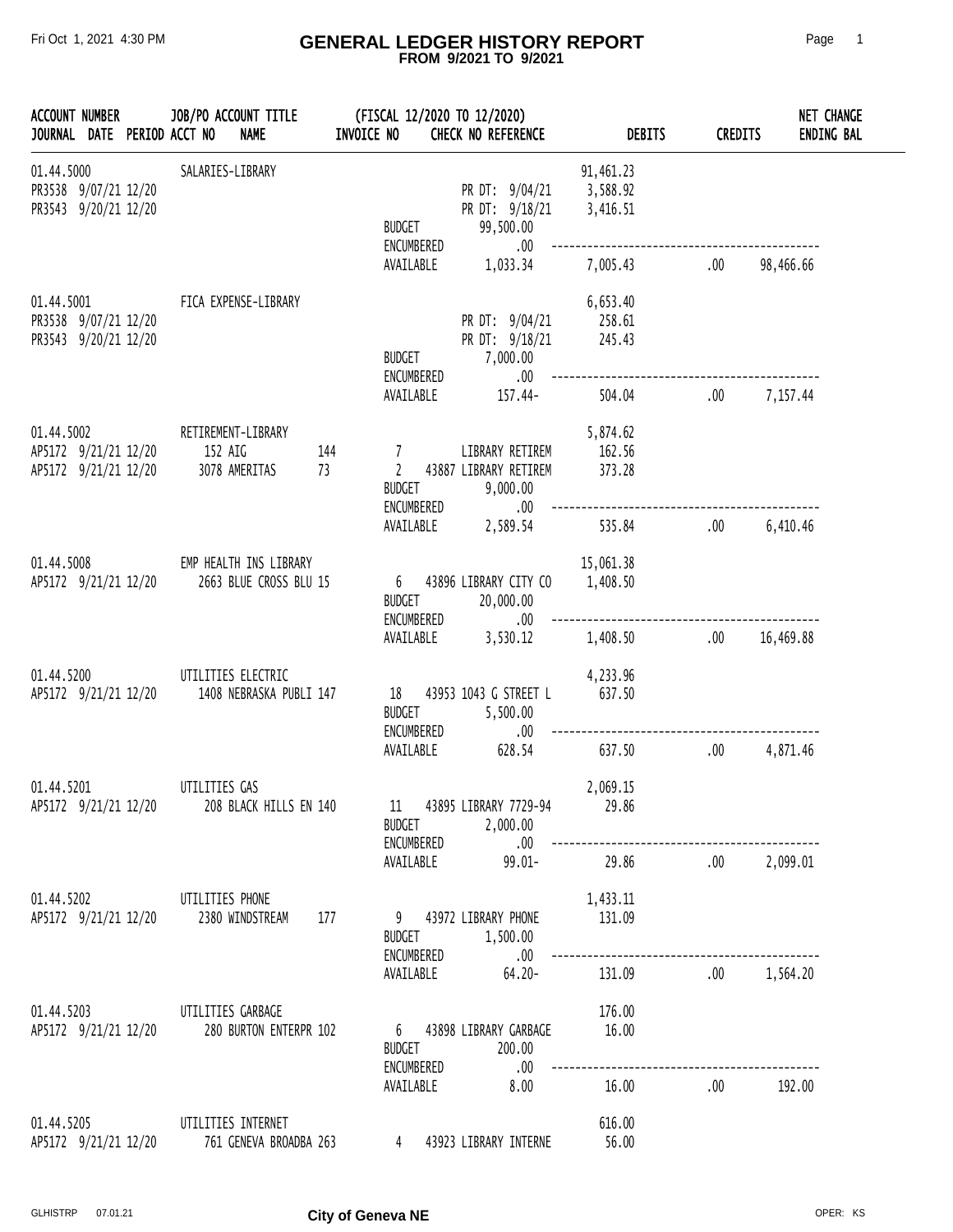### Fri Oct 1, 2021 4:30 PM **GENERAL LEDGER HISTORY REPORT** Page 2  **FROM 9/2021 TO 9/2021**

| <b>ACCOUNT NUMBER</b>                        |  | JOB/PO ACCOUNT TITLE<br>JOURNAL DATE PERIOD ACCT NO<br><b>NAME</b> | INVOICE NO    |                         | (FISCAL 12/2020 TO 12/2020)<br><b>CHECK NO REFERENCE</b> | <b>DEBITS</b>  | <b>CREDITS</b> | NET CHANGE<br><b>ENDING BAL</b> |
|----------------------------------------------|--|--------------------------------------------------------------------|---------------|-------------------------|----------------------------------------------------------|----------------|----------------|---------------------------------|
| 01.44.5205                                   |  | UTILITIES INTERNET                                                 | BUDGET        | ENCUMBERED              | 700.00<br>.00.                                           | 616.00         |                |                                 |
|                                              |  |                                                                    |               | AVAILABLE               | 28.00                                                    | 56.00          | .00.           | 672.00                          |
| 01.44.5226                                   |  | REPAIR-MAINT BLDG&STRUCTUR                                         |               |                         |                                                          | 3,749.37       |                |                                 |
| AP5172 9/21/21 12/20                         |  | 705 GENEVA HOME CE 451                                             |               |                         | 5 43926 LIB BLDG REPAIR                                  | 3.59           |                |                                 |
| AP5172 9/21/21 12/20                         |  | 1428 NE FIRE SPRINK 10                                             |               |                         | 1 43948 LIB CHECK BACKF                                  | 374.00         |                |                                 |
| AP5172 9/21/21 12/20                         |  | 1850 UDELL CONSTRUC 26                                             |               | <b>BUDGET</b>           | 1 43969 LIB WATER FOUNT<br>20,000.00                     | 2,910.00       |                |                                 |
|                                              |  |                                                                    |               | ENCUMBERED<br>AVAILABLE | .00.<br>12,963.04                                        | 3,287.59       | .00.           | 7,036.96                        |
| 01.44.5232                                   |  | COMPUTER MAINT AGREEMENT                                           |               |                         |                                                          | 2,927.33       |                |                                 |
| AP5167 9/20/21 12/20                         |  | 2989 AMAZON.COM                                                    | 266           |                         | 1 6053086 LIB COMPUTERS                                  | 138.40         |                |                                 |
|                                              |  |                                                                    | <b>BUDGET</b> |                         | 3,000.00                                                 |                |                |                                 |
|                                              |  |                                                                    |               | ENCUMBERED<br>AVAILABLE | .00.<br>$65.73-$                                         | 138.40         | .00.           | 3,065.73                        |
| 01.44.5500                                   |  | SUPPLIES                                                           |               |                         |                                                          | 1,270.94       |                |                                 |
| AP5183 9/29/21 12/20                         |  | 3459 WORKPLACE PRO 7                                               | BUDGET        |                         | 1 6053095 LIB SUPPLIES<br>2,000.00                       | 102.70         |                |                                 |
|                                              |  |                                                                    |               | ENCUMBERED<br>AVAILABLE | .00.<br>626.36                                           | 102.70         | .00.           | 1,373.64                        |
| 01.44.5501                                   |  | OFFICE SUPPLIES                                                    |               |                         |                                                          | 2,398.05       |                |                                 |
| AP5167 9/20/21 12/20                         |  | 2989 AMAZON.COM                                                    | 266           |                         | 2 6053086 LIB OFFICE SUPP                                | 101.75         |                |                                 |
| AP5172 9/21/21 12/20                         |  | 501 EAKES OFFICE P 116                                             | 3             |                         | 43912 LIB OFFICE SUPP                                    | 10.78          |                |                                 |
| AP5172 9/21/21 12/20                         |  | 501 EAKES OFFICE P 116                                             |               |                         | 4 43912 LIB OFFICE SUPP                                  | 44.96          |                |                                 |
| AP5172 9/21/21 12/20<br>AP5172 9/21/21 12/20 |  | 501 EAKES OFFICE P 123<br>705 GENEVA HOME CE 451                   |               |                         | 1 43912 LIB COPY RATE F<br>7 43926 LIB SUPPLIES D6       | 88.30<br>6.49  |                |                                 |
| AP5172 9/21/21 12/20                         |  | 815 HOMETOWN LEASI 317                                             |               |                         | 3 43932 LIBRARY COPIER                                   | 127.75         |                |                                 |
|                                              |  |                                                                    | BUDGET        |                         | 3,000.00                                                 |                |                |                                 |
|                                              |  |                                                                    |               | ENCUMBERED              | .00                                                      |                |                |                                 |
|                                              |  |                                                                    |               | AVAILABLE               | 221.92                                                   | 380.03         | $.00\,$        | 2,778.08                        |
| 01.44.5504                                   |  | SUPPLIES BOOKS                                                     |               |                         |                                                          | 18,290.23      |                |                                 |
| AP5167 9/20/21 12/20                         |  | 2989 AMAZON.COM                                                    | 266           |                         | 3 6053086 LIB PRINT MATER                                | 487.30         |                |                                 |
| AP5172 9/21/21 12/20<br>AP5172 9/21/21 12/20 |  | 348 CENTER POINT L 21<br>2994 JOHNSON, SARAH 32                    |               | $1 \quad$               | 43903 LIBRARY SUPPLIE                                    | 15.87<br>52.39 |                |                                 |
| AP5172 9/21/21 12/20                         |  | 3207 GALE/CENGAGE L 26                                             |               |                         | 1 43933 LIB SUPPLIES-BO<br>1 43921 LIB BOOK SUPPLI       | 47.97          |                |                                 |
| AP5172 9/21/21 12/20                         |  | 3207 GALE/CENGAGE L 26                                             |               |                         | 2 43921 LIB BOOK SUPPLI                                  | 79.95          |                |                                 |
| AP5172 9/21/21 12/20                         |  | 3207 GALE/CENGAGE L 26                                             |               |                         | 3 43921 LIB BOOK SUPPLI                                  | 45.98          |                |                                 |
| AP5183 9/29/21 12/20                         |  | 3855 OGDEN PUBLICAT 2                                              | BUDGET        |                         | 1 6053105 LIB RENEW-MOTHE<br>14,000.00                   | 12.95          |                |                                 |
|                                              |  |                                                                    |               | ENCUMBERED              | $.00\,$                                                  |                |                |                                 |
|                                              |  |                                                                    |               | AVAILABLE               | $5,032.64-$                                              | 742.41         | .00            | 19,032.64                       |
| 01.44.5505                                   |  | PROGRAMMING                                                        |               |                         |                                                          | 1,154.52       |                |                                 |
| AP5167 9/20/21 12/20                         |  | 2989 AMAZON.COM                                                    | 266           |                         | 4 6053086 LIB PROGRAMMING                                | 138.41         |                |                                 |
|                                              |  | AP5172 9/21/21 12/20 705 GENEVA HOME CE 451                        | 10            |                         | 43926 LIB PROG. SUPPL                                    | 25.99          |                |                                 |
| AP5172 9/21/21 12/20                         |  | 705 GENEVA HOME CE 451                                             |               |                         | 11 43926 LIB PROG. SUPPL                                 | 29.34          |                |                                 |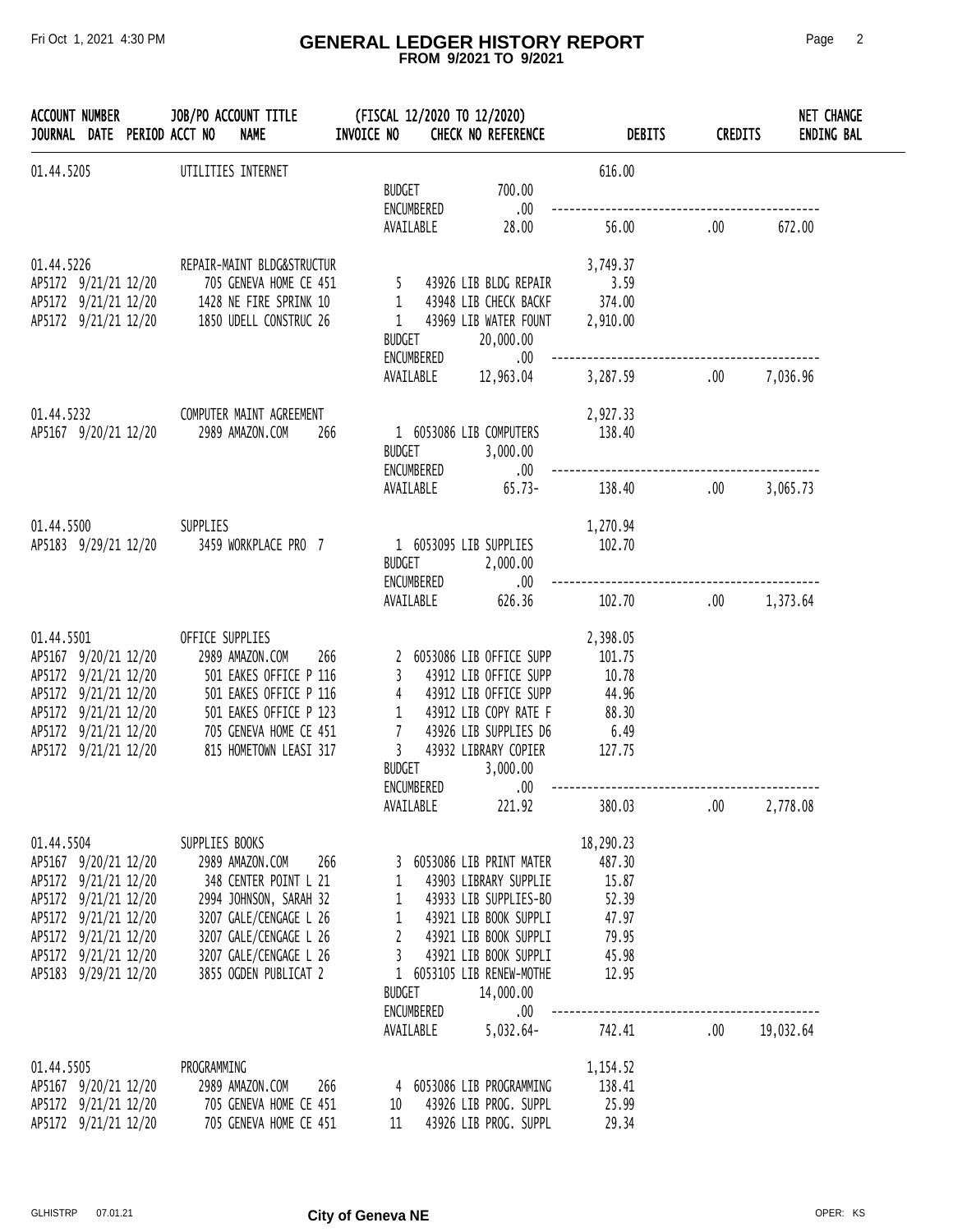### Fri Oct 1, 2021 4:30 PM **GENERAL LEDGER HISTORY REPORT** Page 3  **FROM 9/2021 TO 9/2021**

| NUMBER<br>ACCOUNT<br><b>JOURNAL</b><br>DATE | JOB/PO ACCOUNT TITLE<br>NAME<br>PERIOD ACCT NO | INVOICE NO | (FISCAL 12/2020 TO 12/2020) | <b>CHECK NO REFERENCE</b>                  | <b>DEBITS</b> | <b>CREDITS</b> | <b>NET CHANGE</b><br><b>ENDING BAL</b> |
|---------------------------------------------|------------------------------------------------|------------|-----------------------------|--------------------------------------------|---------------|----------------|----------------------------------------|
| 01.44.5505                                  | PROGRAMMING                                    |            | <b>BUDGET</b><br>ENCUMBERED | 2,000.00<br>.00                            | 1,154.52      |                |                                        |
|                                             |                                                |            | AVAILABLE                   | 651.74                                     | 193.74        | .00            | 1,348.26                               |
| 01.44.5506                                  | SUPPLIES (NONPRINT)                            |            |                             |                                            | 1,043.51      |                |                                        |
| AP5167 9/20/21 12/20                        | 2989 AMAZON.COM                                | 266        | <b>BUDGET</b><br>ENCUMBERED | 6053086 LIB NONPRINT SU<br>2,500.00<br>.00 | 58.91         |                |                                        |
|                                             |                                                |            | AVAILABLE                   | 1,397.58                                   | 58.91         | .00            | 1,102.42                               |
|                                             | REPORT TOTALS                                  |            |                             |                                            |               |                |                                        |

TOTAL DEBITS / CREDITS 15,228.04 .00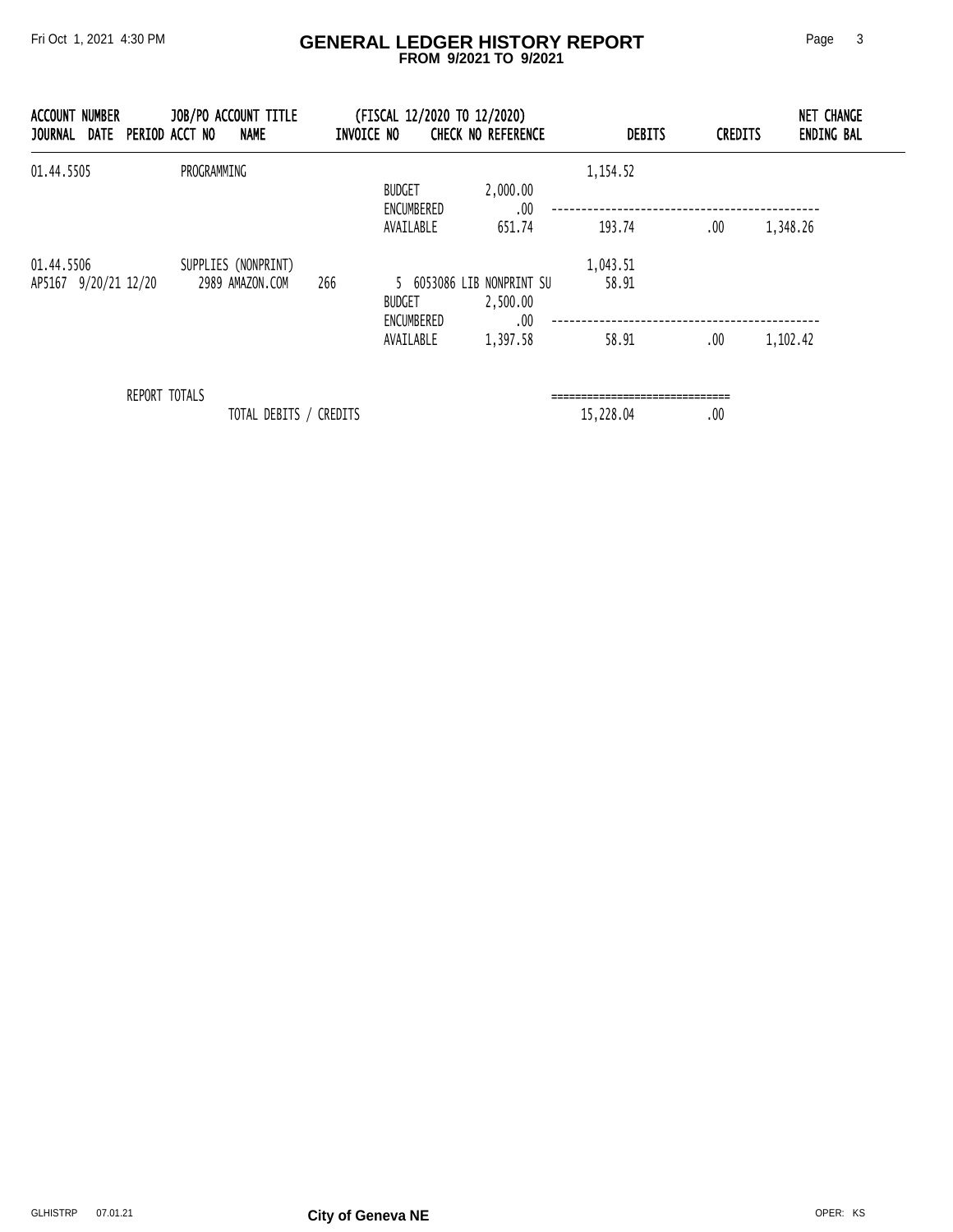# **Geneva Public Library October 2021 Revenue/Expense Report**

| \$22.00<br><b>Faxing fees</b><br>Laminating fees<br>\$4.00<br>\$0.00<br>Vinyl or 3D Printing fees and donations<br>\$213.64<br>Overdue fines, ILL fees, Replacement costs, etc.<br>New Nonresident fee<br>\$0.00<br>\$20.00<br>Renewal Nonresident fee<br>\$600.00<br>Renewal Township fee<br>\$155.54<br><b>General donations</b><br>\$0.00<br><b>Meeting Room donations</b><br><b>ThriftBooks donations</b><br>\$28.74<br>\$4,324.00<br>Grant revenue<br>\$0.00<br>Memorial revenue<br><b>Total income</b><br>\$5,367.92<br>Expenses from October 1, 2021 through October 15, 2021<br><b>Subtotal</b><br><b>Total</b><br>Invoices to pay<br>AMI Corp. (audiobook cases)<br>\$333.19<br>\$92.50<br>Barbur Floral (Invoice 1854)<br>\$1,867.00<br><b>Biblionix</b><br>\$29.86<br>Black Hills Energy (September invoice)<br>\$26.39<br>Cengage (Invoice 75854726)<br>Cengage (Invoice 75865476)<br>\$24.79<br>\$29.99<br>Cengage (Invoice 75865621)<br>Center Point (Invoice 1882991)<br>\$26.57<br>\$469.04<br>Demco (Invoice 7018112)<br>Eakes (order 8347351)<br>\$48.92<br>Glenwood (October invoice)<br>\$56.00<br>\$6.00<br>Kearney Public Library (interlibrary postage) | Revenue from September 15, 2021 through October 20, 2021 | <b>Subtotal</b> | <b>Total</b> |
|--------------------------------------------------------------------------------------------------------------------------------------------------------------------------------------------------------------------------------------------------------------------------------------------------------------------------------------------------------------------------------------------------------------------------------------------------------------------------------------------------------------------------------------------------------------------------------------------------------------------------------------------------------------------------------------------------------------------------------------------------------------------------------------------------------------------------------------------------------------------------------------------------------------------------------------------------------------------------------------------------------------------------------------------------------------------------------------------------------------------------------------------------------------------------------|----------------------------------------------------------|-----------------|--------------|
|                                                                                                                                                                                                                                                                                                                                                                                                                                                                                                                                                                                                                                                                                                                                                                                                                                                                                                                                                                                                                                                                                                                                                                                |                                                          |                 |              |
|                                                                                                                                                                                                                                                                                                                                                                                                                                                                                                                                                                                                                                                                                                                                                                                                                                                                                                                                                                                                                                                                                                                                                                                |                                                          |                 |              |
|                                                                                                                                                                                                                                                                                                                                                                                                                                                                                                                                                                                                                                                                                                                                                                                                                                                                                                                                                                                                                                                                                                                                                                                |                                                          |                 |              |
|                                                                                                                                                                                                                                                                                                                                                                                                                                                                                                                                                                                                                                                                                                                                                                                                                                                                                                                                                                                                                                                                                                                                                                                |                                                          |                 |              |
|                                                                                                                                                                                                                                                                                                                                                                                                                                                                                                                                                                                                                                                                                                                                                                                                                                                                                                                                                                                                                                                                                                                                                                                |                                                          |                 |              |
|                                                                                                                                                                                                                                                                                                                                                                                                                                                                                                                                                                                                                                                                                                                                                                                                                                                                                                                                                                                                                                                                                                                                                                                |                                                          |                 |              |
|                                                                                                                                                                                                                                                                                                                                                                                                                                                                                                                                                                                                                                                                                                                                                                                                                                                                                                                                                                                                                                                                                                                                                                                |                                                          |                 |              |
|                                                                                                                                                                                                                                                                                                                                                                                                                                                                                                                                                                                                                                                                                                                                                                                                                                                                                                                                                                                                                                                                                                                                                                                |                                                          |                 |              |
|                                                                                                                                                                                                                                                                                                                                                                                                                                                                                                                                                                                                                                                                                                                                                                                                                                                                                                                                                                                                                                                                                                                                                                                |                                                          |                 |              |
|                                                                                                                                                                                                                                                                                                                                                                                                                                                                                                                                                                                                                                                                                                                                                                                                                                                                                                                                                                                                                                                                                                                                                                                |                                                          |                 |              |
|                                                                                                                                                                                                                                                                                                                                                                                                                                                                                                                                                                                                                                                                                                                                                                                                                                                                                                                                                                                                                                                                                                                                                                                |                                                          |                 |              |
|                                                                                                                                                                                                                                                                                                                                                                                                                                                                                                                                                                                                                                                                                                                                                                                                                                                                                                                                                                                                                                                                                                                                                                                |                                                          |                 |              |
|                                                                                                                                                                                                                                                                                                                                                                                                                                                                                                                                                                                                                                                                                                                                                                                                                                                                                                                                                                                                                                                                                                                                                                                |                                                          |                 |              |
|                                                                                                                                                                                                                                                                                                                                                                                                                                                                                                                                                                                                                                                                                                                                                                                                                                                                                                                                                                                                                                                                                                                                                                                |                                                          |                 |              |
|                                                                                                                                                                                                                                                                                                                                                                                                                                                                                                                                                                                                                                                                                                                                                                                                                                                                                                                                                                                                                                                                                                                                                                                |                                                          |                 |              |
|                                                                                                                                                                                                                                                                                                                                                                                                                                                                                                                                                                                                                                                                                                                                                                                                                                                                                                                                                                                                                                                                                                                                                                                |                                                          |                 |              |
|                                                                                                                                                                                                                                                                                                                                                                                                                                                                                                                                                                                                                                                                                                                                                                                                                                                                                                                                                                                                                                                                                                                                                                                |                                                          |                 |              |
|                                                                                                                                                                                                                                                                                                                                                                                                                                                                                                                                                                                                                                                                                                                                                                                                                                                                                                                                                                                                                                                                                                                                                                                |                                                          |                 |              |
|                                                                                                                                                                                                                                                                                                                                                                                                                                                                                                                                                                                                                                                                                                                                                                                                                                                                                                                                                                                                                                                                                                                                                                                |                                                          |                 |              |
|                                                                                                                                                                                                                                                                                                                                                                                                                                                                                                                                                                                                                                                                                                                                                                                                                                                                                                                                                                                                                                                                                                                                                                                |                                                          |                 |              |
|                                                                                                                                                                                                                                                                                                                                                                                                                                                                                                                                                                                                                                                                                                                                                                                                                                                                                                                                                                                                                                                                                                                                                                                |                                                          |                 |              |
|                                                                                                                                                                                                                                                                                                                                                                                                                                                                                                                                                                                                                                                                                                                                                                                                                                                                                                                                                                                                                                                                                                                                                                                |                                                          |                 |              |
|                                                                                                                                                                                                                                                                                                                                                                                                                                                                                                                                                                                                                                                                                                                                                                                                                                                                                                                                                                                                                                                                                                                                                                                |                                                          |                 |              |
|                                                                                                                                                                                                                                                                                                                                                                                                                                                                                                                                                                                                                                                                                                                                                                                                                                                                                                                                                                                                                                                                                                                                                                                |                                                          |                 |              |
|                                                                                                                                                                                                                                                                                                                                                                                                                                                                                                                                                                                                                                                                                                                                                                                                                                                                                                                                                                                                                                                                                                                                                                                |                                                          |                 |              |
|                                                                                                                                                                                                                                                                                                                                                                                                                                                                                                                                                                                                                                                                                                                                                                                                                                                                                                                                                                                                                                                                                                                                                                                |                                                          |                 |              |
|                                                                                                                                                                                                                                                                                                                                                                                                                                                                                                                                                                                                                                                                                                                                                                                                                                                                                                                                                                                                                                                                                                                                                                                |                                                          |                 |              |
|                                                                                                                                                                                                                                                                                                                                                                                                                                                                                                                                                                                                                                                                                                                                                                                                                                                                                                                                                                                                                                                                                                                                                                                |                                                          |                 |              |
|                                                                                                                                                                                                                                                                                                                                                                                                                                                                                                                                                                                                                                                                                                                                                                                                                                                                                                                                                                                                                                                                                                                                                                                |                                                          |                 |              |
|                                                                                                                                                                                                                                                                                                                                                                                                                                                                                                                                                                                                                                                                                                                                                                                                                                                                                                                                                                                                                                                                                                                                                                                |                                                          |                 |              |
|                                                                                                                                                                                                                                                                                                                                                                                                                                                                                                                                                                                                                                                                                                                                                                                                                                                                                                                                                                                                                                                                                                                                                                                |                                                          |                 |              |
|                                                                                                                                                                                                                                                                                                                                                                                                                                                                                                                                                                                                                                                                                                                                                                                                                                                                                                                                                                                                                                                                                                                                                                                |                                                          |                 |              |
| NLC (annual OverDrive fee)<br>\$500.00                                                                                                                                                                                                                                                                                                                                                                                                                                                                                                                                                                                                                                                                                                                                                                                                                                                                                                                                                                                                                                                                                                                                         | Kinetic (September invoice)                              | \$129.20        |              |
| Noel Lawn Care<br>\$108.75                                                                                                                                                                                                                                                                                                                                                                                                                                                                                                                                                                                                                                                                                                                                                                                                                                                                                                                                                                                                                                                                                                                                                     |                                                          |                 |              |
| \$443.55<br>NPPD (October invoice)                                                                                                                                                                                                                                                                                                                                                                                                                                                                                                                                                                                                                                                                                                                                                                                                                                                                                                                                                                                                                                                                                                                                             |                                                          |                 |              |
| \$37.99<br>Sarah Johnson (reimbursement for TAG pizza)                                                                                                                                                                                                                                                                                                                                                                                                                                                                                                                                                                                                                                                                                                                                                                                                                                                                                                                                                                                                                                                                                                                         |                                                          |                 |              |
| TK Elevator Corp (elevator maint throughout year)<br>\$990.60<br>55.220.24<br>Total invoiced of                                                                                                                                                                                                                                                                                                                                                                                                                                                                                                                                                                                                                                                                                                                                                                                                                                                                                                                                                                                                                                                                                |                                                          |                 |              |

Total invoiced expenses 65,220.34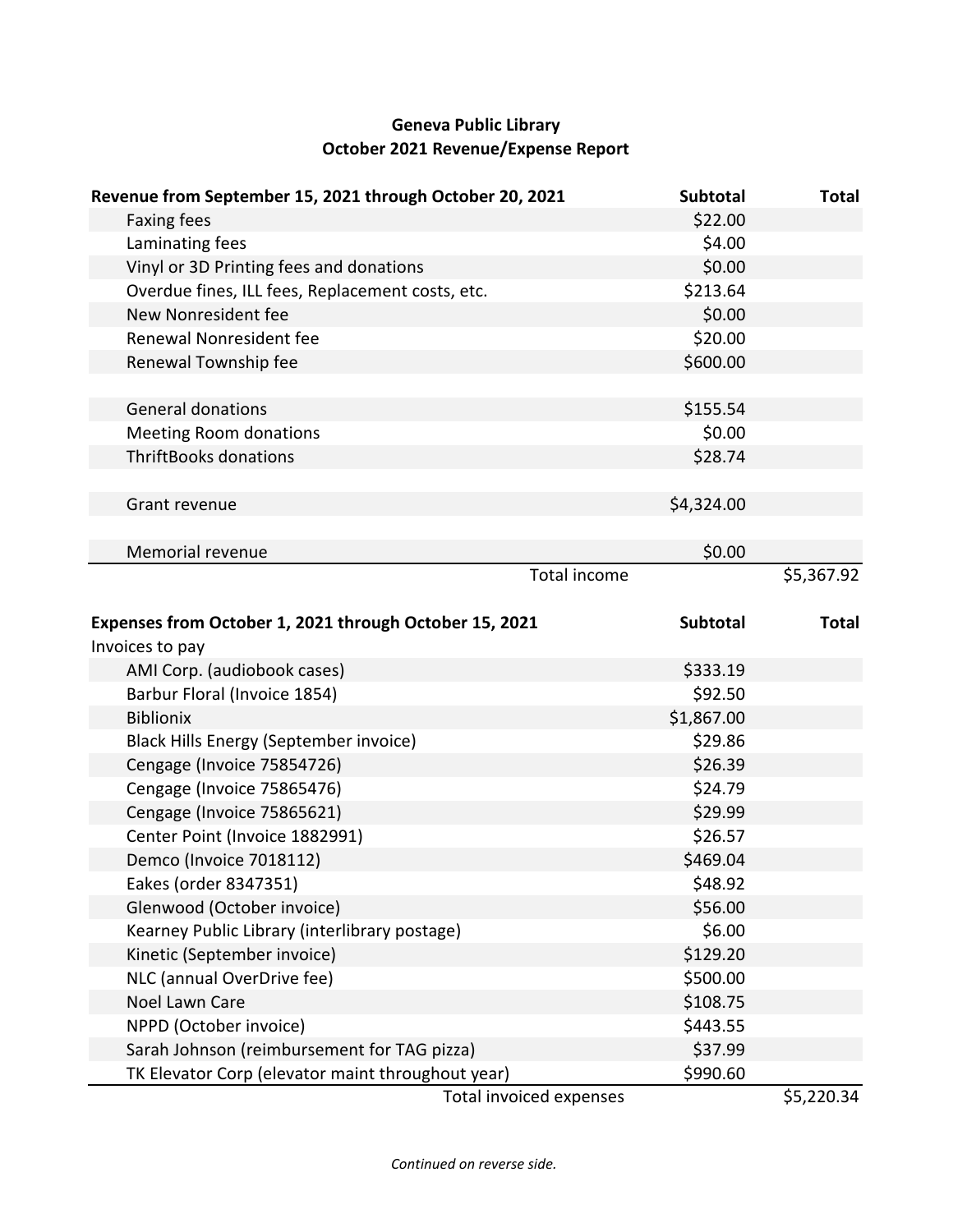# **Geneva Public Library October 2021 Revenue/Expense Report**

| Expenses from September 14, 2021 to October 23, 2021<br><b>Heartland Bank Credit Card</b> | <b>Subtotal</b> | Total      |
|-------------------------------------------------------------------------------------------|-----------------|------------|
| 2021-09-14 Ogden Publications (Mother Earth News)                                         | \$12.95         |            |
| 2021-10-01 USPS (interlibrary loan postage)                                               | \$10.89         |            |
| 2021-10-08 USPS (interlibrary loan postage)                                               | \$9.66          |            |
| 2021-10-08 Walmart (trick or treat supplies)                                              | \$45.36         |            |
| 2021-10-10 Walmart (trick or treat supplies)                                              | \$43.98         |            |
| 2021-10-12 Baker & Taylor (nonprint materials)                                            | \$41.35         |            |
| 2021-10-12 Baker & Taylor (print materials)                                               | \$1,006.10      |            |
| 2021-10-12 USPS (interlibrary loan postage)                                               | \$7.86          |            |
| 2021-10-18 Read Aloud Nebraska workshop                                                   | \$37.00         |            |
| 2021-10-23 Amazon                                                                         | \$964.80        |            |
| Total credit card expenses                                                                |                 | \$2,179.95 |
| Dollar General Credit Card                                                                |                 |            |
| 2021-10-06 supplies for pumpkin painting event                                            | \$13.45         |            |
| Total charged expenses                                                                    |                 | \$13.45    |

As required by Nebraska Statute 51.209, the Geneva Public Library Board requests, with this voucher, the above expenses be paid by the City of Geneva.

| Library Board President | Date |
|-------------------------|------|
| Library Board Secretary | Date |

Date filed with the City Clerk/Treasurer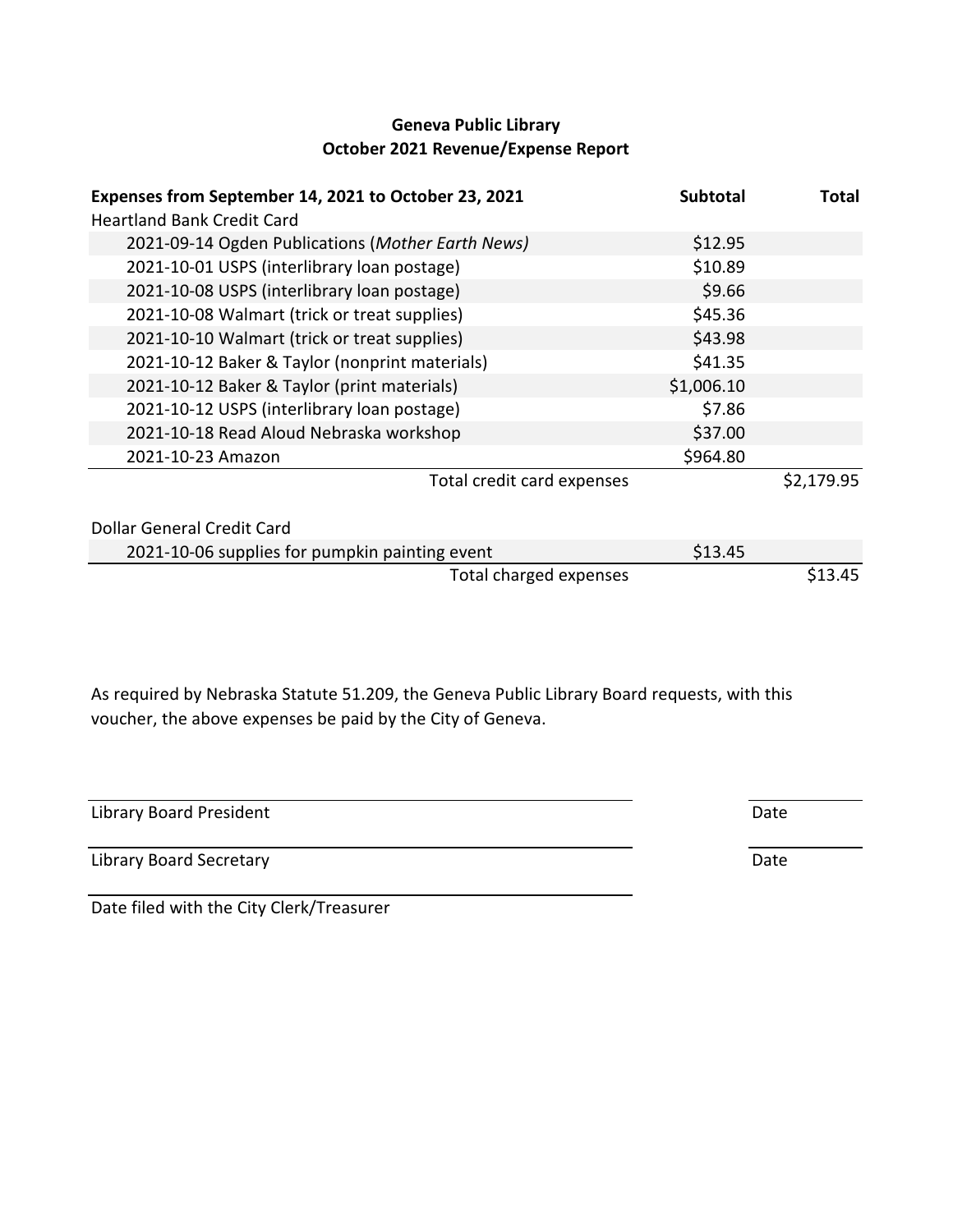# **Geneva Public Library September 16, 2021 through October 15, 2021**

|                            | Priysical Holdings & Circulation Report<br><b>Added</b> | <b>Deleted</b>  | Total # of      | $%$ of          | <b>Checkouts</b> |
|----------------------------|---------------------------------------------------------|-----------------|-----------------|-----------------|------------------|
| <b>Material Type</b>       | <b>Holdings</b>                                         | <b>Holdings</b> | <b>Holdings</b> | <b>Holdings</b> | this Period      |
| Unassigned                 |                                                         |                 |                 |                 |                  |
| <b>Adult Fiction</b>       | 31                                                      |                 | 6,215           | 26.70%          | 325              |
| <b>Adult Nonfiction</b>    | 13                                                      | $\mathbf{1}$    | 2,168           | 9.32%           | 55               |
| <b>Christian Fiction</b>   | 8                                                       | $\overline{2}$  | 1,304           | 5.60%           | 97               |
| Biography                  |                                                         | $\mathbf{1}$    | 536             | 2.30%           | 15               |
| Audiobooks                 | 21                                                      |                 | 766             | 3.29%           | 6                |
| <b>DVD</b>                 | 18                                                      | $\mathbf{1}$    | 3,870           | 16.63%          | 210              |
| <b>Serial Publication</b>  | 27                                                      | 4               | 848             | 3.64%           | 33               |
| Music (CD)                 |                                                         | 3               | 25              | 0.11%           |                  |
| <b>YA Fiction</b>          |                                                         |                 | 572             | 2.46%           | 13               |
| <b>YA Nonfiction</b>       |                                                         |                 | $\overline{7}$  | 0.03%           |                  |
| YA Graphic Novels          |                                                         |                 | 17              | 0.07%           | $\mathbf 1$      |
| <b>YA Audiobooks</b>       |                                                         |                 | 9               | 0.04%           |                  |
| <b>Juv Fiction</b>         | 9                                                       | $\mathbf{1}$    | 1,998           | 8.59%           | 68               |
| <b>Juv Nonfiction</b>      | $\overline{1}$                                          |                 | 1,133           | 4.87%           | 68               |
| Juv Biography              |                                                         |                 | 100             | 0.43%           | $\mathbf 1$      |
| Juv Graphic Novel          | $\mathbf 1$                                             |                 | 129             | 0.55%           | 21               |
| <b>Juv Audiobooks</b>      |                                                         |                 | 35              | 0.15%           |                  |
| <b>First Readers</b>       | $\mathbf{1}$                                            | $\mathbf 1$     | 364             | 1.56%           | 65               |
| Easy                       | 9                                                       | 4               | 1,869           | 8.03%           | 168              |
| <b>Board Books</b>         | $\overline{2}$                                          | 5               | 144             | 0.62%           | 42               |
| <b>Cake Pans</b>           | 1                                                       |                 | 88              | 0.38%           |                  |
| <b>Rotating Collection</b> |                                                         |                 | 1               | 0.00%           | 97               |
| <b>Puzzles</b>             |                                                         | $\mathbf 1$     | 1               | 0.00%           |                  |
| Kits                       |                                                         |                 | 32              | 0.14%           |                  |
| Yearbooks                  | 1                                                       |                 | 112             | 0.48%           |                  |
| Genealogy                  |                                                         |                 | 878             | 3.77%           |                  |
| Keys/Equipment             |                                                         |                 | 22              | 0.09%           | 14               |
| <b>Use Records</b>         |                                                         |                 | 27              | 0.12%           | 349              |
| Library of Things          | 3                                                       |                 | 3               |                 |                  |
| Total                      | 146                                                     | 24              | 23,273          | 100%            | 1,648            |
| compared to last month     | $-8%$                                                   | 140%            | 1%              |                 | $-3%$            |
| compared to last year      | 57%                                                     | $-83%$          | 0%              |                 | $-19%$           |

# **Physical Holdings & Circulation Report**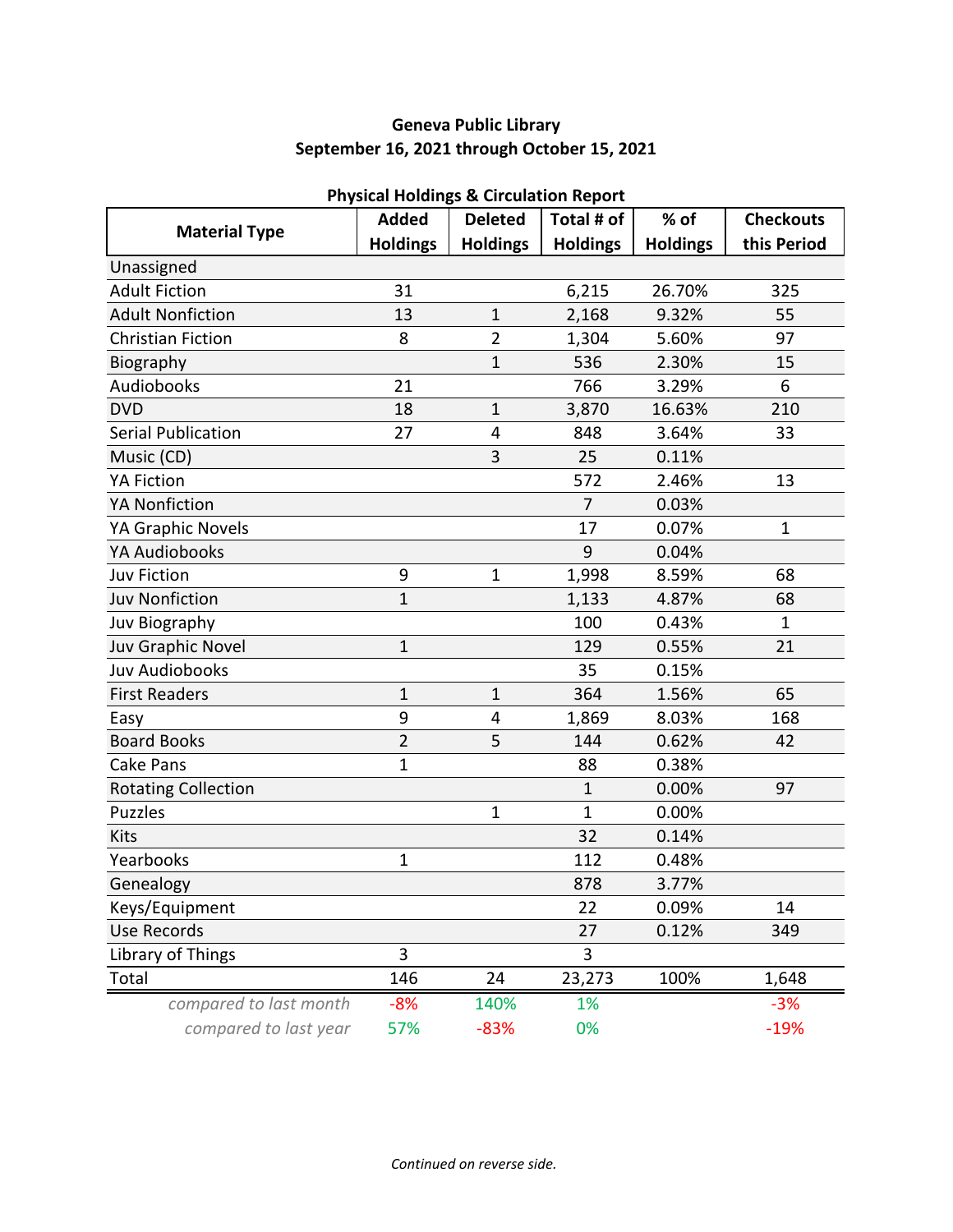# **Geneva Public Library September 16, 2021 through October 15, 2021**

|                      | Total # of    | $%$ of        | <b>Checkouts</b> |
|----------------------|---------------|---------------|------------------|
| <b>Material Type</b> | <b>Titles</b> | <b>Titles</b> | this Period      |
| ebooks               | 34,975        | 54%           | 511              |
| audiobooks           | 25,776        | 40%           | 251              |
| magazines            | 3,793         | 6%            | 13               |
| videos               | 200           | 0.3%          |                  |
| Total                | 64,744        | 100%          | 776              |
|                      |               |               |                  |

# **OverDrive Holdings & Circulation Report**

| ebook checkouts compared to last month     | 110%   |
|--------------------------------------------|--------|
| ebook checkouts compared to last year      | 15%    |
| audiobook checkouts compared to last month | 25%    |
| audiobook checkouts compared to last year  | -53%   |
| magazine checkouts compared to last month  | $-35%$ |
| magazine checkouts compared to last year   | n/a    |
| video checkouts compared to last month     | n/a    |
| bideo checkouts compared to last year      | n/a    |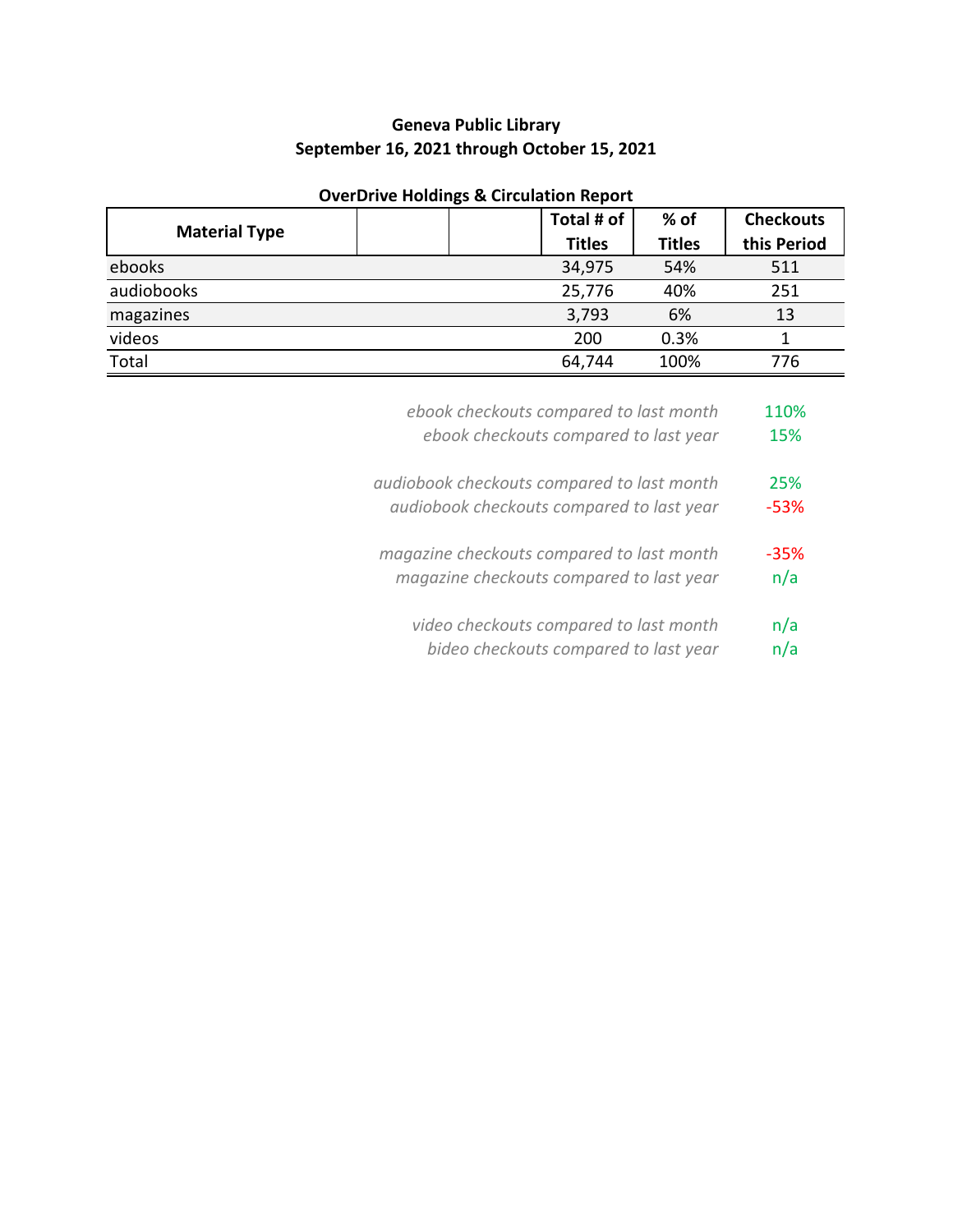# **Geneva Public Library Librarian's Report October 2021**

### **Library Status**

The average traffic counts are as follows:

|                      | <b>Average daily</b><br># of patrons<br>through the<br>door | <b>Average daily</b><br># of computer<br>users | Average daily # of<br>patrons calling,<br>texting, or<br>emailing |
|----------------------|-------------------------------------------------------------|------------------------------------------------|-------------------------------------------------------------------|
| October 2020         | 59                                                          | 20                                             | 4                                                                 |
| November 2020        | 41                                                          | 10                                             | 5                                                                 |
| December 2020        | 27                                                          | 6                                              | 5                                                                 |
| January 2021         | 31                                                          | 9                                              | 4                                                                 |
| February 2021        | 34                                                          | 9                                              | 5                                                                 |
| <b>March 2021</b>    | 33                                                          | 8                                              | 5                                                                 |
| April 2021           | 32                                                          | 7                                              | 4                                                                 |
| May 2021             | 35                                                          | 9                                              | 5                                                                 |
| June 2021            | 48                                                          | 11                                             | 4                                                                 |
| <b>July 2021</b>     | 50                                                          | 13                                             | 6                                                                 |
| August 2021          | 46                                                          | 14                                             | 4                                                                 |
| September 2021       | 45                                                          | 11                                             | 5                                                                 |
| October 2021 to date | 42                                                          | 14                                             | 4                                                                 |

### **Grants**

The library has just over \$3,000 in USDA Community Facility grant funds available. We have received \$4,324 of ARPA noncompetitive grant funds but will not decide what to spend it on until after November 1 when the ARPA competitive grants awards are announced. We applied for two of these competitive grants: a Library Improvement Grant through the Nebraska Library Commission for \$6,400 to purchase a curb-side book return system, as well as applied for a Youth Grant for Excellence also through the Nebraska Library Commission for \$5,930 to purchase 254 new titles of juvenile nonfiction and four KidKraft® activity sets.

### **Programming**

The toddler storytime held each Tuesday throughout October and November has had poor attendance, with only one parent and child attending the first even on October 5, and none at the subsequent two events. Sowing Seeds has still not committed to coming back to a weekly storytime, when pre-COVID they brought the preschool group to the library each Monday.

### LEGO® Night attendance:

| May 27, 2021 | 28 attendees, 2 staff | Aug 26, 2021 |
|--------------|-----------------------|--------------|
| Jun 24, 2021 | 21 attendees, 2 staff | Sep 23, 2021 |
| Jul 29, 2021 | 15 attendees, 1 staff | Oct 28, 2021 |

| May 27, 2021 | 28 attendees, 2 staff | Aug 26, 2021 | 21 attendees, 1 staff |
|--------------|-----------------------|--------------|-----------------------|
| Jun 24, 2021 | 21 attendees, 2 staff | Sep 23, 2021 | 19 attendees, 1 staff |
| Jul 29, 2021 | 15 attendees, 1 staff | Oct 28, 2021 |                       |